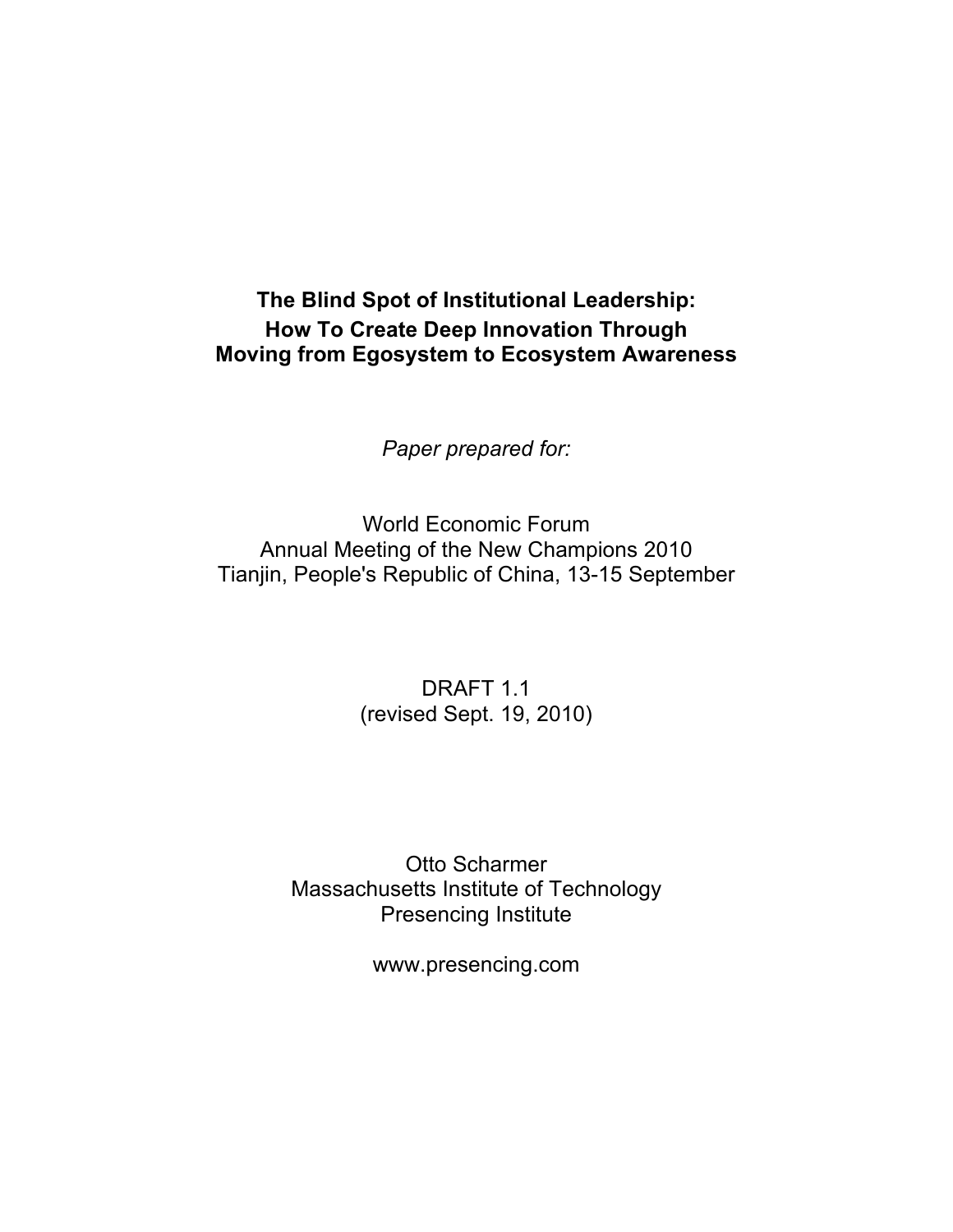## **Tectonic Shifts**

We live in an era of massive institutional and societal change. During my lifetime I have seen four major tectonic global shifts happen: the collapse of the Berlin Wall in 1989; the collapse of the Apartheid system in the early 1990s; the rise of the World Wide Web during the later 1990s; and the rise of Asia as the new center of gravity of the  $21^{st}$ - century global economy over the past three decades. Four major tectonic shifts. Four times a massive wave of profound societal change that almost no one saw coming. And yet, four times, the seemingly impossible happened and all of a sudden the tectonic plates started shifting.

Seeing and participating in these massive societal change is what defines me and my generation—that is, the emerging generation of change makers and leaders within and across all institutions of society. Though the impact of these four shifts has been monumental, I personally believe that the biggest of all shifts is yet to come. It's a shift that does not deal with a technological transformation but with a social transformation: the transformation of the relationship between business, government, and civil society from manipulation and confrontation to dialogue and co-creation. The purpose of this relational shift will be to facilitate profound innovation at the scale of the whole ecosystem.

## **Torn Between Two Worlds**

Today, leaders and change makers across all institutions are torn between worlds: on the one hand they are confronted with a set of unprecedented 21<sup>st</sup>century leadership challenges; and on the other they find themselves equipped with a  $20<sup>th</sup>$ -century management toolkit that is inadequate to fix the problems they face. Between these two worlds there yawns a wide chasm that today's leaders struggle to bridge.

For the past 15 years I have worked on numerous initiatives seeking profound innovation and change in business, health, and education, and on sustainability issues. In all of these large systems, I have found that the biggest roadblock to moving from institutional paralysis to profound systemic renewal is the same: it's the missing collective leadership capacity to draw together all key stakeholders and involve them in a process that begins with uncovering common intention and ends with collectively creating profound innovation on the scale of the whole system.

This missing collective leadership capacity seems to be the scarcest resource in society today—and yet that precious societal capacity seems to be nowhere nurtured, developed, or even focused on in our entire system of higher education. We have business schools that focus on business leadership. We have public policy schools that do the same for the government sector. And we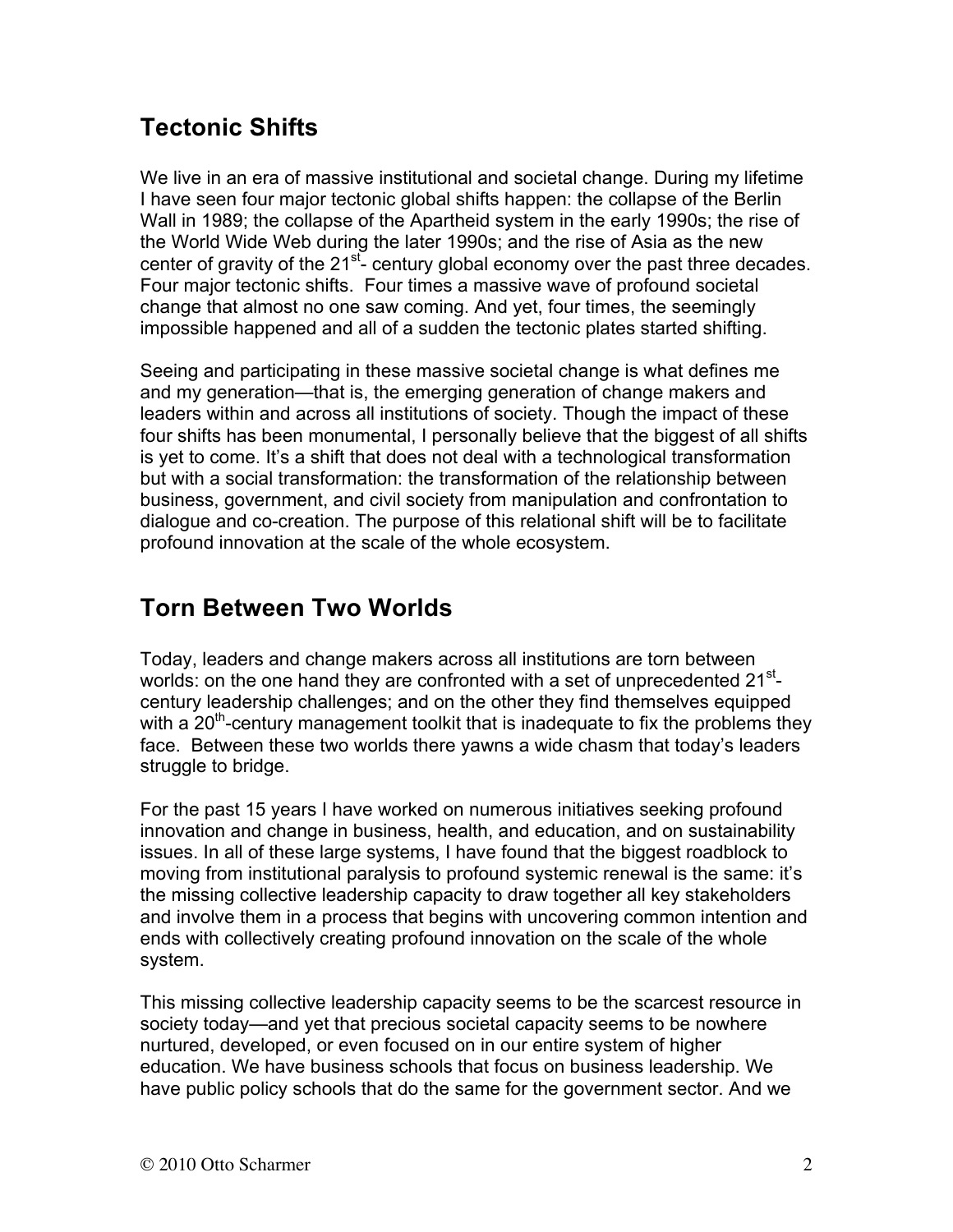have a range of departments that focus on the social sector. And yet, nowhere on campus do we have a place in which we actually focus on how these three societal sectors interact today and how they will need to interact in the future in order to address and solve the pressing challenges of our time.

This gap constitutes an important blind spot in our institutional design and in our intellectual frames about leadership. Unless we address this blind spot we will continue to produce results that nobody wants, such as poverty, pollution, and institutional paralysis.

# **The Blind Spot**

The blind spot in current leaders' thought is that they know all about what leaders do and how they do it—but not know about the source level, that is, the inner place or the state of awareness from which leaders and social systems operate. I first recognized this when I interviewed Bill O'Brien, the late CEO of Hanover Insurance. Summarizing his own leadership learning as a CEO, O'Brien said: "The success of an intervention depends on the *interior condition* of the intervenor." Success, according to O'Brien, does not depend on What leaders do, or How they do it. Instead, it depends on the "interior condition," that is, the *Source* or the inner place from which leaders operate (see Figure 1).



Figure 1: The Blind Spot of Leadership

When I first heard this idea, I realized that he had touched upon something profound in contemporary leadership research and thought. Usually we are not aware of the source dimension from which effective leadership and social action come into being. It is this source that "Theory U" attempts to explore.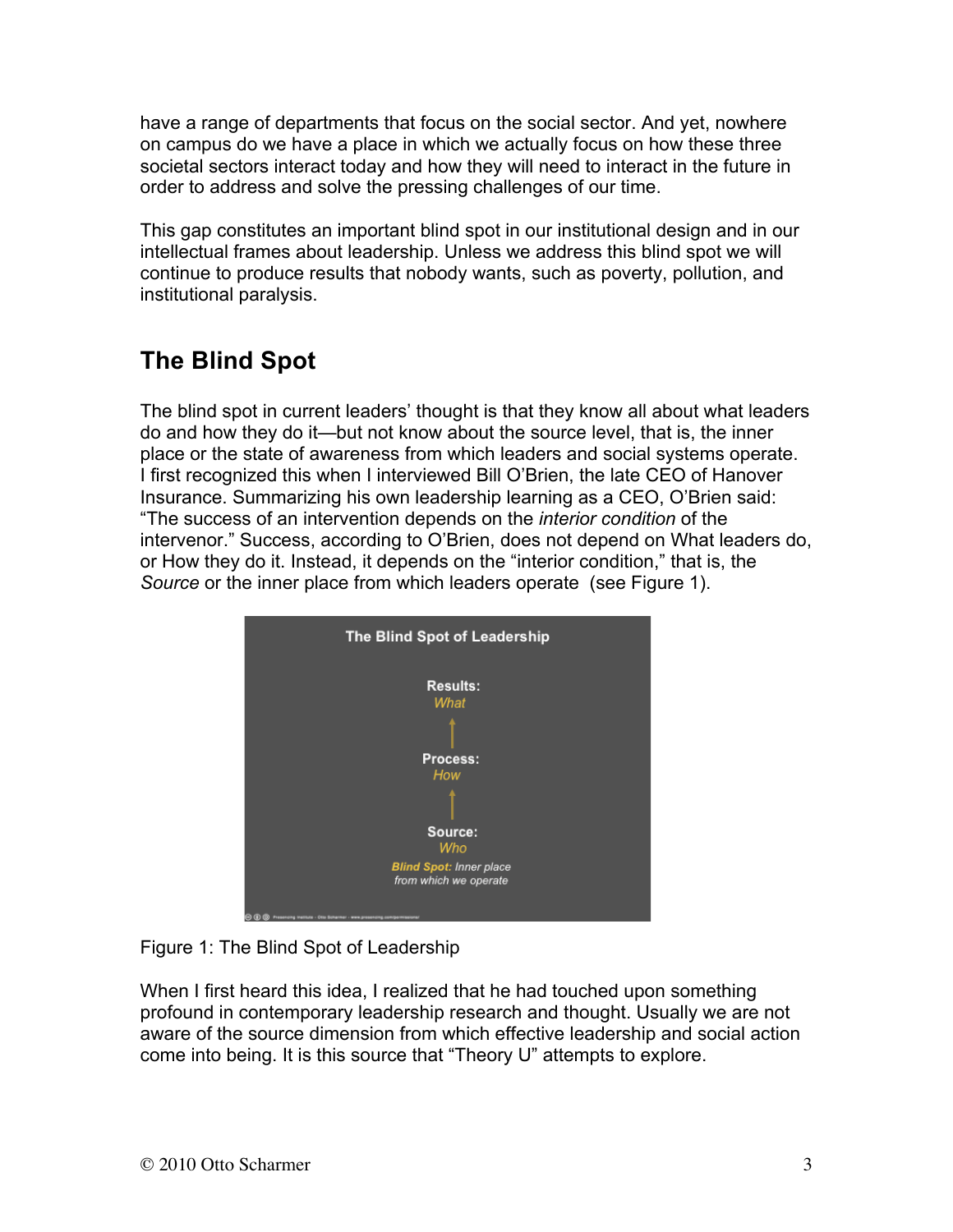## **Theory U: The Framework**

Theory U is the foundation for a process built on 15 years of action research. It's a tested pathway for learning and leading change in individuals, groups, organizations, and larger systems.

The basic premise of Theory U is  $r = f(a_i)$ . The reality (r) that a system of players enacts is a function of the awareness (a) that these players operate from. Put differently: The quality of results in a system depends on the quality of relationships between the players in a system, and the quality of relationships depends on the quality of awareness that these players are operating from. Theory U is a social field theory that differentiates among four states of awareness (or "field structures of attention") that individuals, groups, institutions, or larger systems can operate from. Those four states of awareness are: "I-inme" (habitual awareness); "I-in-it" (egosystem awareness); "I-in-you" (relational system awareness); and "I-in-now" (ecosystem awareness) (see Figure 2).

| Field:<br><b>Structure</b><br>of Attention | Micro:<br><b>ATTENDING</b><br>(individual)         | Meso:<br><b>CONVERSING</b><br>(group)                                           | Macro:<br><b>ORGANIZING</b><br>(institutions) | Mundo:<br><b>COORDINATING</b><br>(global systems)                                        |
|--------------------------------------------|----------------------------------------------------|---------------------------------------------------------------------------------|-----------------------------------------------|------------------------------------------------------------------------------------------|
| Hn-me<br>1.0: habitual<br>awareness.       | Listening 1:<br>Downloading habits<br>of thought   | Downloading:<br>Talking nice,<br>politeness.<br>rule-reenacting                 | Centralized:<br>Machine<br>bureaucracy        | Hierarchy:<br>Central plan, regulation                                                   |
| I-in-it<br>2.0: ego-system<br>amareness    | Listening 2:<br>Factual.<br>object-focused         | Debate:<br>Talking tough,<br>rule-revealing                                     | Decentralized:<br>Divisionalized              | Market:<br>Competition                                                                   |
| l-in-you<br>3.0: stakeholder<br>awareness. | Listening 3:<br>Empathic<br>listening              | Dialogue:<br>Inquiry,<br>rule-reflecting                                        | Networked:<br>Relational                      | Negotiation +<br>Dialogue:<br>Mutual adjustment                                          |
| I-in-now<br>4.0: eco-system<br>awareness   | <b>Listening 4:</b><br>Generative<br>listening     | <b>Collective</b><br><b>Creativity:</b><br>Presencing, flow,<br>rule-generating | Eco-system:<br>Context, field-based           | <b>Awareness-Based</b><br><b>Collective Action</b><br>(ABC):<br>Acting from<br>the whole |
| ◎ ① ◎                                      | Presencing Institute - Otto Schanner - www.presenc |                                                                                 |                                               |                                                                                          |

Fig. 2: Matrix of Social Evolution: Four Fields of Awareness; Four System Levels (Micro - Mundo)

Columns 1-4 spell out how these four states of awareness result in four evolutionary stages of social systems at all levels: from the individual (listening) to large systems (coordinating). They are:

• Four types of attending and listening. Listening 1 means to attend to what you already know (downloading); listening 2 means to recognize some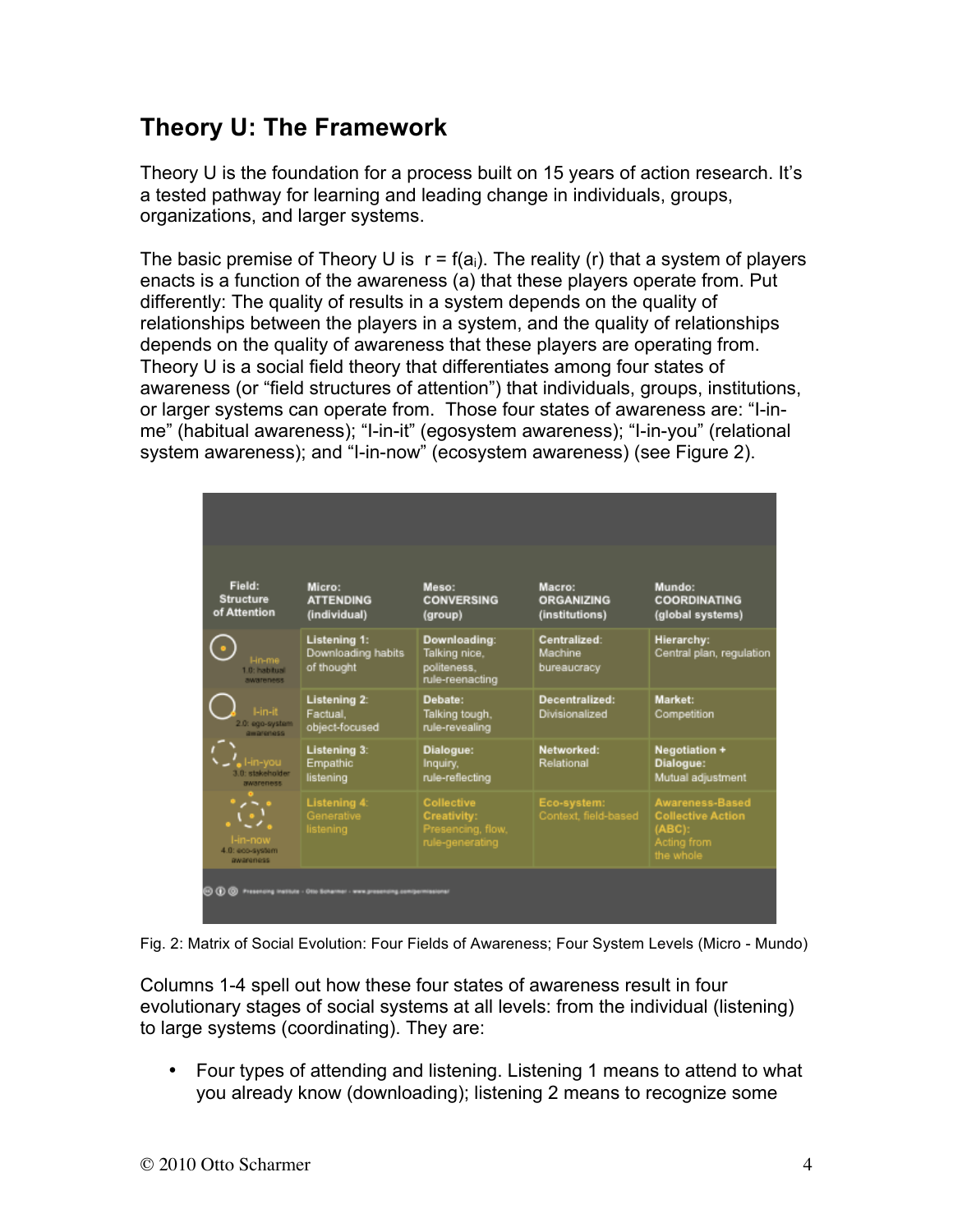new external facts (factual); listening 3 means to see a situation through the eyes of another (empathic). Finally, listening 4 means to sense the highest future potential of another person or a situation (generative). Each type of listening results in a different outcome and conversational pathway. In short: depending on the state of awareness that I operate from as a listener, the conversation will take a different course. "I attend *this* way, therefore it emerges *that* way."

- The stages and states of conversation change from "talking nice" and conforming (Field 1: downloading), to "talking tough" and confronting (Field 2: debate), to reflective inquiry—i.e., seeing your self as part of the larger whole (Field 3: dialogue), to collective creativity and flow (Field 4: presencing). Through conversation, we as human beings create our shared reality. The different field states of conversation determine the possible pathways of thinking, collaborating, and innovating in teams and organizations. The quality of collaboration depends on the interior condition from which we operate.
- The institutional forms of social reality creation also evolve according to the field states of awareness outlined above. They give rise to the evolution of four different geometries of power (centralized; decentralized; networked; ecosystem) and four mechanisms for coordinating complex systems (hierarchy and regulation; markets and competition; dialogue and negotiation; awareness-based collective action) (columns 3, 4).

The problem with our current approaches to leadership and systems change is that we try to solve level 4 problems with level 1-3 mechanisms. But, as Albert Einstein once famously noted, problems cannot be solved at the same level of consciousness that created them. That is the essence of the great leadership challenge today: Leaders face level 4 challenges but find themselves equipped and surrounded with level 1-3 toolkits, mindsets, and institutional designs. Unless we address this issue we will end up producing more of the same.

#### **The Road Less Traveled**

How can we access level 4 leadership across all four systems levels mentioned above?

Most people relate to the future by reflecting on the trends of the past. The future, from this view, is an extension of the past—like an empty vessel that you fill with a somewhat modified version of the past. But what I have learned from studying leaders, innovators, and creative people is that they relate to the emerging future at a deeper level. They see the emerging future as an advent, a coming-intobeing of something profoundly new. To connect with such a field of emerging future opportunity we have to open up, let go of the past, and tune in to what we feel is a field of future possibility, something that might be possible, something that we could bring into reality, a future that would be very different from the past.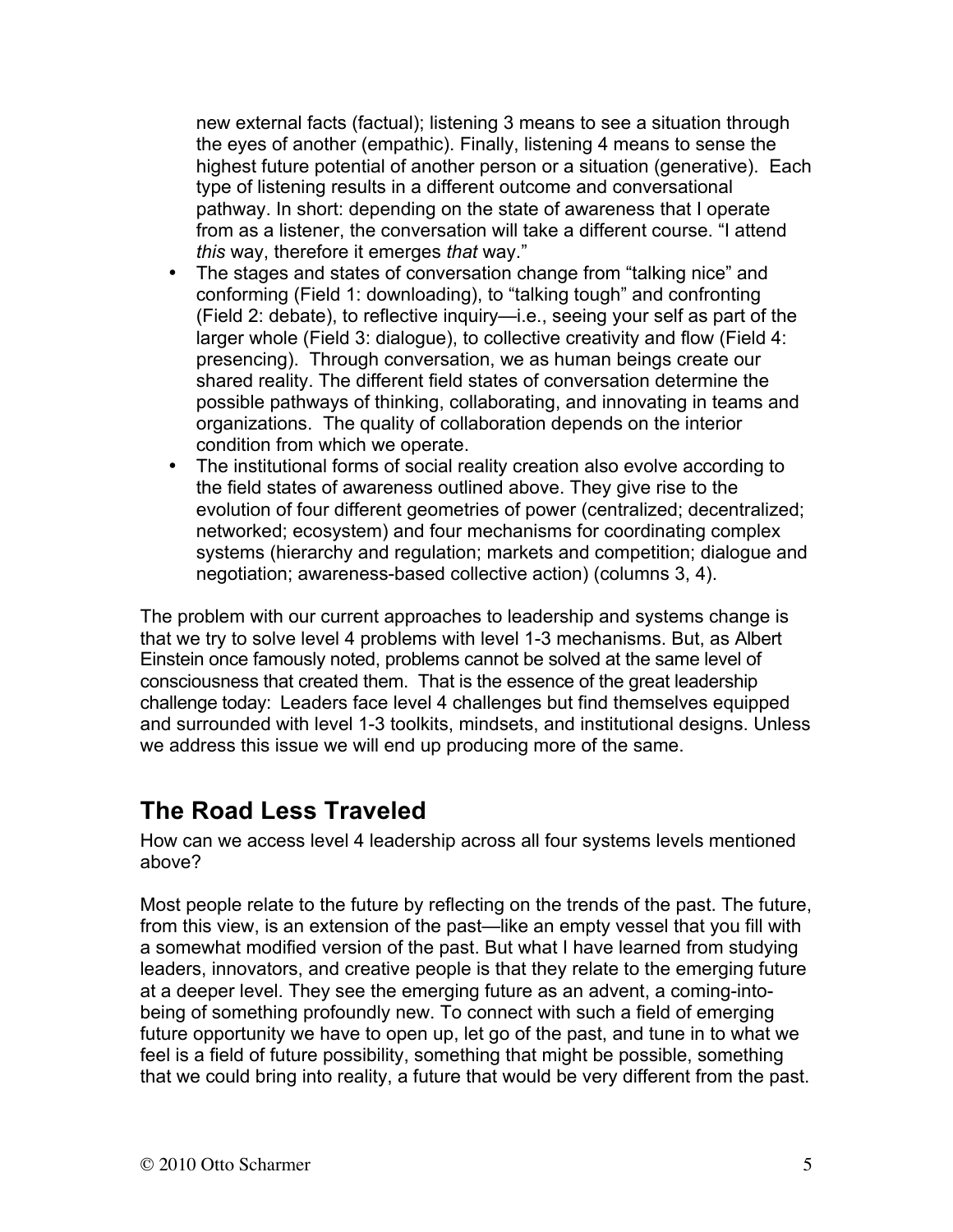I call this deeper learning from the emerging future *presencing*. Presencing blends the two words *presence*, the now, and *sensing*, the capacity to detect what is to come, to sense with your heart. *Presencing* means to sense an emerging future possibility and then to act from that state of awareness in the now ("sensing and actualizing emerging futures").



Figure 3: The U Process of Presencing

Figure 3 summarizes the process of accessing this deeper source of creativity and knowing. I call this process the U Process because it follows three basic movements in the shape of a U:

- 1. The first movement (moving down the left side of the U) is about opening up and connecting horizontally. This stage is about suspending old habits of judgment, putting yourself into the places of most potential, and immersing yourself in these places while listening with your mind and heart wide open ("observe, observe, observe").
- 2. The second movement (at the bottom of the U) is about going to a place of stillness and connecting vertically to the deeper sources of knowing and self-knowing: who I am and what I am here for, what difference I want to make in the world. This stage is about deep reflection and about allowing one's deeper inspirational and intuitive knowing to emerge.
- 3. The third movement (moving up the right side of the U) is about acting in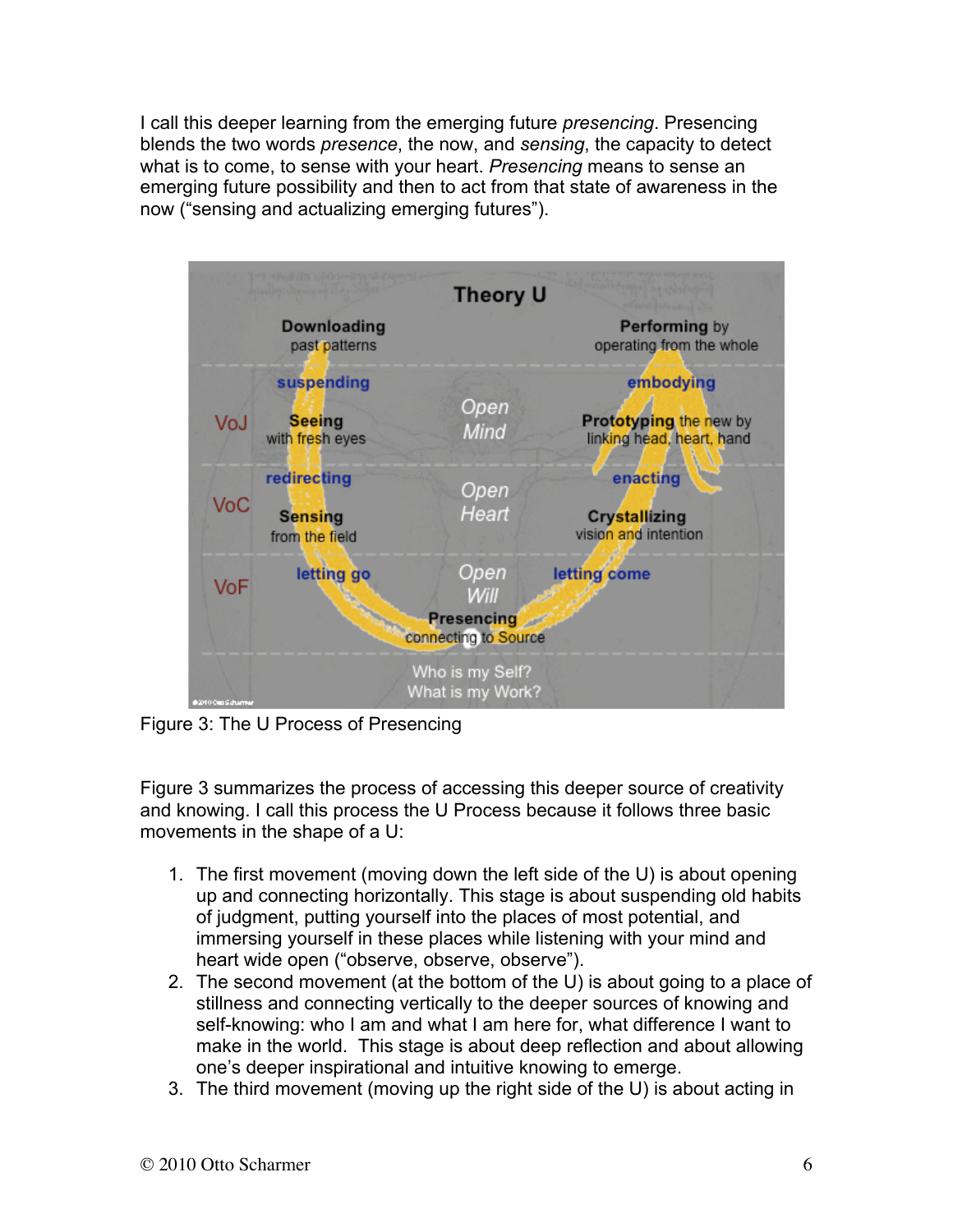the now—that is, using rapid-cycle prototyping to explore emerging future possibilities by doing something together, which then generates feedback that helps generate new iterations of the initial prototype until it reaches a form that all stakeholders feel good about.

Let me sum up the U Process and its underlying premises (Theory U) with the following seven propositions:

- (1) The essence of  $21^{st}$ -century leadership is about shifting the fields of collective attention and intention. The leader's work in our age is to shift the fields of attention from egosystem awareness to ecosystem awareness. "We attend *this* way, therefore it emerges *that* way."
- (2) That leadership process requires three movements: (1) establishing a horizontal connection ("observe, observe, observe"); (2) establishing a vertical connection ("connecting to Source"); and (3) acting from what emerges in the Now ("acting in an instant").
- (3) To establish this deep innovation process within and across institutions, leaders need a new social technology that allows them to tune three instruments: the Open Mind (IQ); the Open Heart (EQ or emotional intelligence); and the Open Will (SQ or spiritual or self-intelligence).
- (4) The most important tool in that leadership technology is the emerging Self—the leader's highest future possibility. Theory U is based on the assumption that each human being and each human community is not one but two: one is the current self, the person that exists as the result of a past journey; the other is the Self, the self that we could become as the result of our future journey. Presencing is the process of the (current) self and the (emerging) Self listening to each other.
- (5) The deeper levels of the U Process are well known to many experienced innovators and leaders. They say, "Sure. I know this way of operating from my own peak performance experiences. I know it from people whom I consider highly creative." But then, when asked if that's how things happen in their own institutions, they roll their eyes and say, "No, hell, it's different. We're not operating at peak performance at all." So why is that? Why is the U Process of presencing the road less traveled in our current world of institutions? Because the moment you commit yourself to going on this journey, you meet three enemies, or three sources of resistance: the Voice of Judgment (VoJ), the Voice of Cynicism (VoC), and the Voice of Fear (VoF), each of which blocks the entry to one of the three instruments that are required to access the bottom of the U (Open Mind, Heart, and Will).
- (6) On the right-hand side of the U, the process of prototyping is slowed down by three dysfunctional (but common) patterns of behavior: abstract thought that is disconnected from action ("analysis paralysis"); mindless action that is disconnected from reflection ("lack of learning"); and too much noise in our communication patterns ("blah-blah-blah").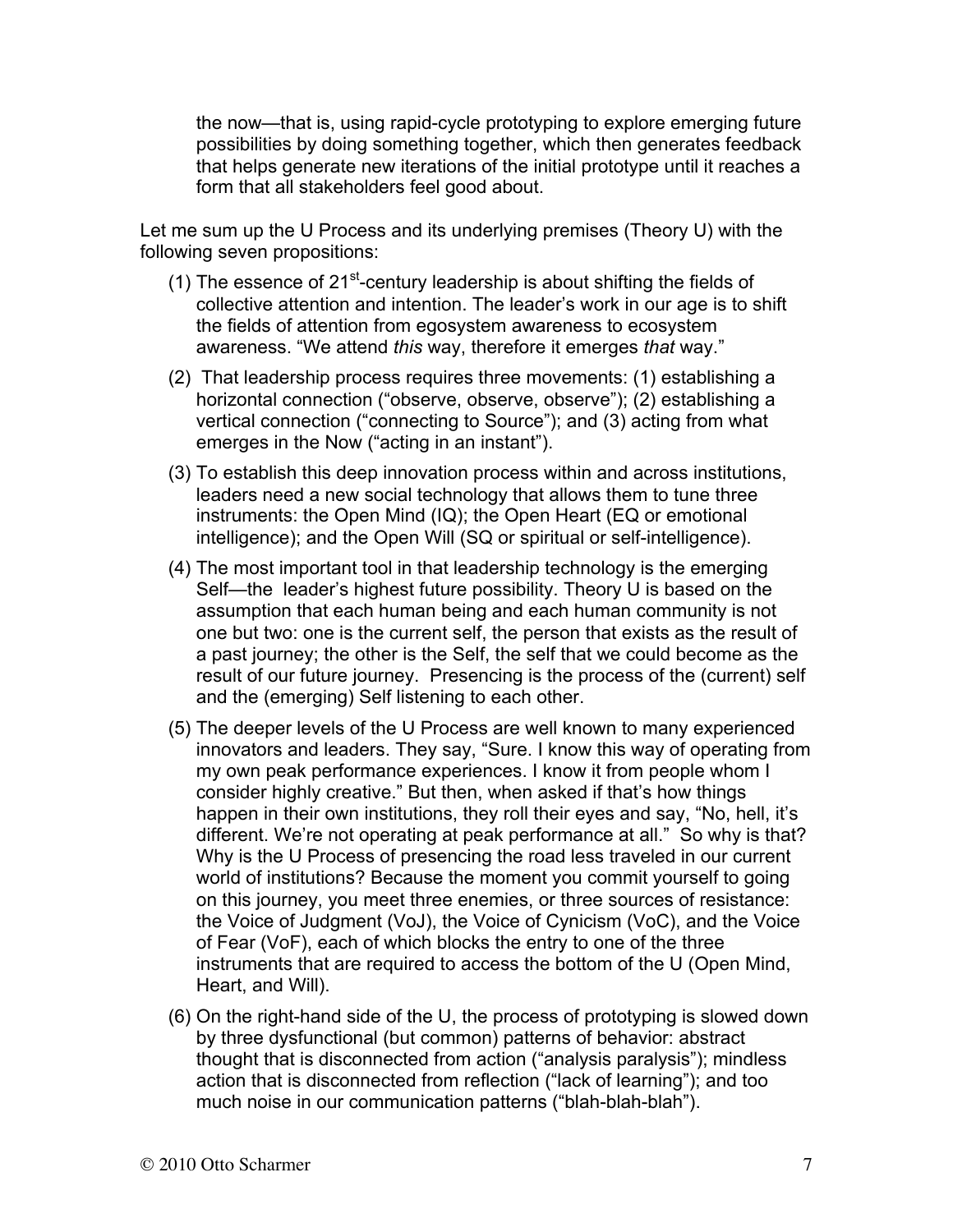(7) The massive leadership challenges of our time require leaders and institutions to extend their vocabulary from level 1 and 2 responses to level 3 and 4 responses—i.e., to transform their institutions from egosystem awareness to ecosystem awareness. On levels 1 and 2, people, teams, organizations, and systems are completely separate from one another (transactional relationships). On levels 3 and 4, these boundaries of separation collapse and begin to form a single field of crossinstitutional awareness, learning, and leadership (transformational relationships).

#### **Practical Implications**

What would it take to build that missing collective leadership capacity discussed above? It would require us to broaden our concept of leadership (from a few people at the top to all change makers across all institutions in a system) and to deepen it (from What and How to the Source level of leadership action). It would also require us to radically rethink and reinvent the entire delivery system of leadership learning in society today.

| <b>Types of</b><br>Knowledge/<br><b>Systemic</b><br><b>Intervention Points</b> | Individual                                                                                | <b>Institution</b>                                                                          | Whole system                                                                               |
|--------------------------------------------------------------------------------|-------------------------------------------------------------------------------------------|---------------------------------------------------------------------------------------------|--------------------------------------------------------------------------------------------|
| <b>Technical</b><br>knowledge<br>(technical skills)                            | Individual technical<br>skill building/training                                           | Institutional technical<br>skill building/training                                          | System-wide technical<br>skill building/training                                           |
| <b>Relational</b><br>knowledge<br>(stakeholder<br>management)                  | Individual relational<br>capacity<br>building/training<br>(multi-stakeholder<br>dialogue) | Institutional relational<br>skill building/training<br>(multi-stakeholder<br>dialogue)      | System-wide<br>relational capacity<br>building/training<br>(multi-stakeholder<br>dialogue) |
| <b>Transformational</b><br>Self-knowledge<br>(identity, will)                  | Individual<br>transformational<br>capacity building<br>(multi-stakeholder<br>innovation)  | Institutional<br>transformational<br>capacity building<br>(multi-stakeholder<br>innovation) | System-wide<br>transformational<br>capacity building<br>(multi-stakeholder<br>innovation)  |

Table 1: The Leadership Learning Matrix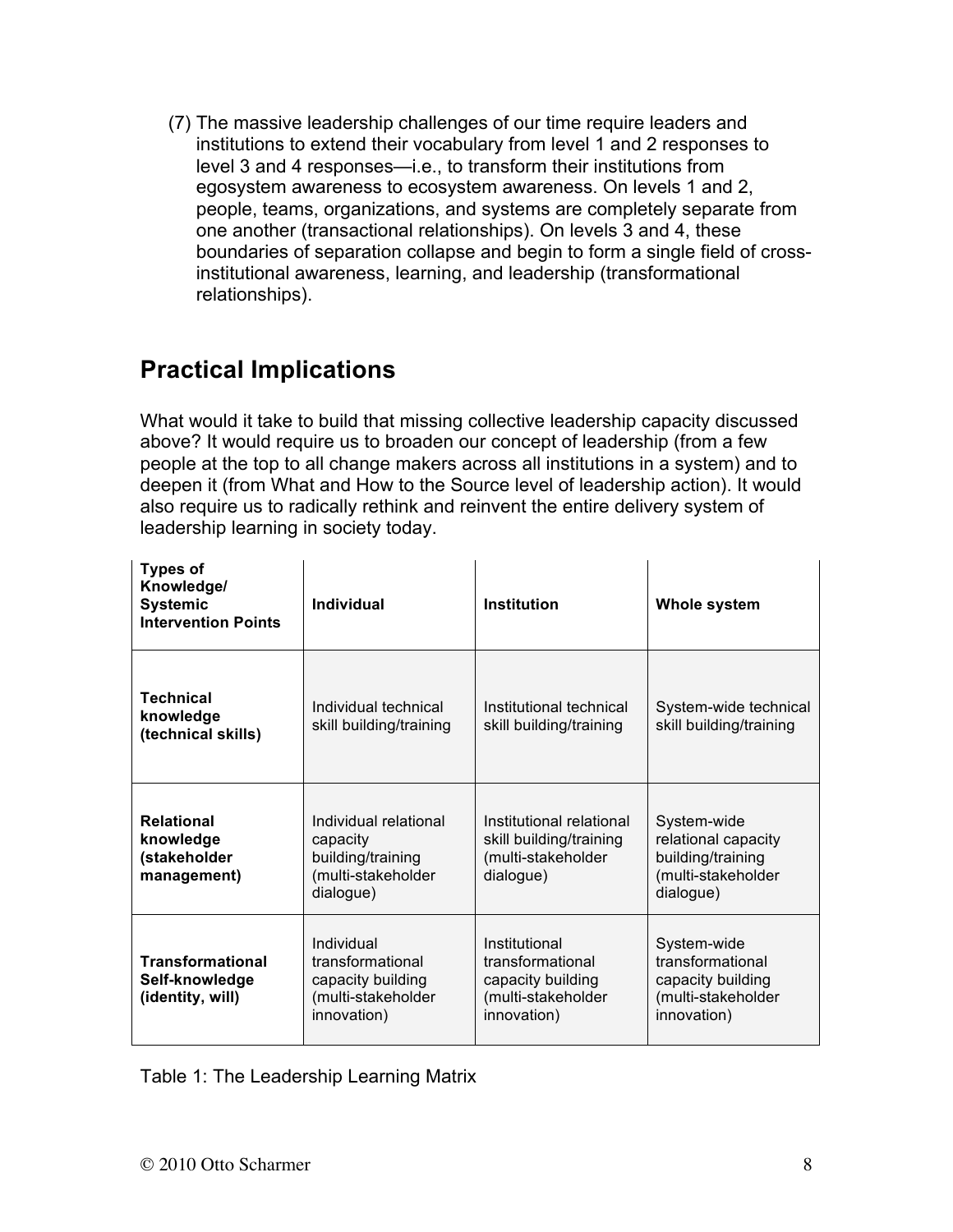The Leadership Learning Matrix below maps nine spaces of leadership learning. They are defined by three types of knowledge (technical, relational, selfknowledge) and three levels of systems intervention (focusing on the individual, the institution, or the whole system).

Most of the current delivery system of leadership learning focuses on the first row (technical knowledge) and the first column (the individual). Together they combine for probably 85% of all leadership and learning activity today. Yet the real problem is not there. The real bottleneck in all deeper systemic change efforts (across all systems and sectors) is not on the top left but on the bottom right side of the matrix: relational and transformational capacity building that not only touches individuals but engages and empowers the entire system. That's the real bottleneck today. And that's where we have almost no effort going on.

So what would a radical refocusing look like that leverages the whole matrix rather than just the upper left corner of it? Here are a few ideas:

(1) Close all business schools, schools of public policy, and departments of urban studies—and reopen them in the form of tri-sector leadership schools that bring together students and mid-career executives from all three sectors (business, government, civil society), that teach them in the language and the logic of all three sectors (rather than one), that move them from primarily sitting in the classroom to engaging with and being immersed in a global network of hotspots of societal innovation. Such new leadership schools would equip students with an effective set of listening, management, and reflection tools that help them to be effective social entrepreneurs and change agents in the societal renewal processes they choose to become involved in.

(2) Bring together key younger leaders across institutions in specific and deeply broken ecosystems (like maternal health or sustainable food production) and give them the process, methods, and tools that helps them to see, sense, reinvent, and reshape their system.

I would like to close with a few examples of places where both of these ideas are already working.

## **Examples**

 $\overline{a}$ 

ELIAS, which stands for Emerging Leaders Innovate Across Sectors, is a global initiative that focuses on regional platforms for facilitating multi-stakeholder innovation across entire systems.<sup>1</sup> The purpose of ELIAS is to prototype and help

 $<sup>1</sup>$  ELIAS was launched in 2006 with a network of global partners, including BASF, BP, JAC-Anhui</sup> (China), the Industrial Federation of Paraná (Brazil), InWent (German Ministry of Development and Cooperation), the Indonesian Ministry of Trade, Nissan, Oxfam Great Britain, the UN Global Compact, UNDP, UNICEF, Unilever, the World Bank Institute, and the World Wildlife Fund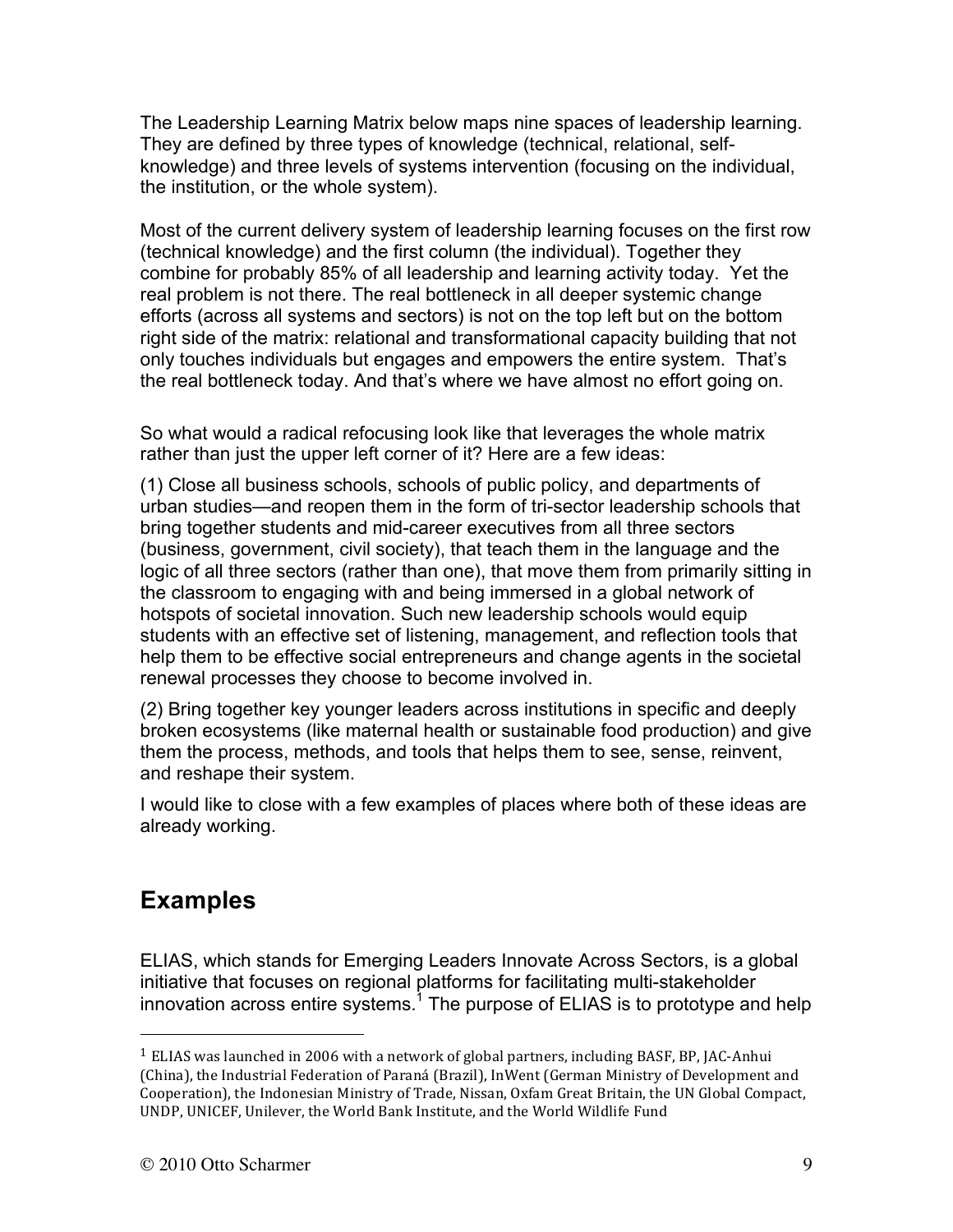advance an inclusive and sustainable global market system. $<sup>2</sup>$ </sup>

#### *ELIAS: Emerging Leaders Innovate Across Sectors*

In March 2006, 27 high-potential young leaders from the ELIAS partner organizations went on a year-long innovation and learning journey that followed the U Process as outlined above (while continuing to work in their home institutions), including intensive training in how to use a new set of tools for innovating within established systems. These tools include co-sensing and cocreating emerging future opportunities through deep sensing journeys, strategy retreats, idea creation, and rapid-cycle prototyping of their ideas in order to explore the future by doing. Three years on, the small-scale prototype initiatives they developed have been tested by ELIAS teams around the world and have blossomed into a dynamic and rapidly growing landscape of profound innovation and change. They involve dozens of institutions and thousands of people and are continuing to inspire new initiatives and ideas:

- One ELIAS pilot group was called the Sunbelt team. It wanted to explore methods for bringing solar- and wind-generated power to marginalized communities. To do so, it used a decentralized, democratic model of energy generation to reduce CO2 emissions and foster economic growth and well-being in rural communities. Today, the project has changed the strategic priorities of a global NGO and resulted in the formation of a mission-based company called "Just Energy"<sup>3</sup> that is now beginning operations in South Africa.
- In the Philippines, one ELIAS fellow from Unilever teamed up with former colleagues working in the NGO sector to form MicroVentures, a support organization that advises and finances women micro-entrepreneurs in the Philippines by leveraging the Unilever business and its network at the community level.
- An ELIAS fellow from the Indonesian Ministry of Trade applied the U Process to establishing new government policies for sustainable sugar production in Indonesia. His idea was to involve all key stakeholders in the policymaking process. The results were stunning: for the first time ever the Ministry's policy decisions did not result in violent protests or riots by

 $3$  http://just-energy.org/

 $\overline{a}$ 

 $2$  See Scharmer, C. O., 2010. Seven Acupuncture Points for Shifting Capitalism to Create a Regenerative Ecosystem Economy, Oxford Leadership Journal, June 2010, Volume 1, Issue 3. http://www.ottoscharmer.com/publications/articles.php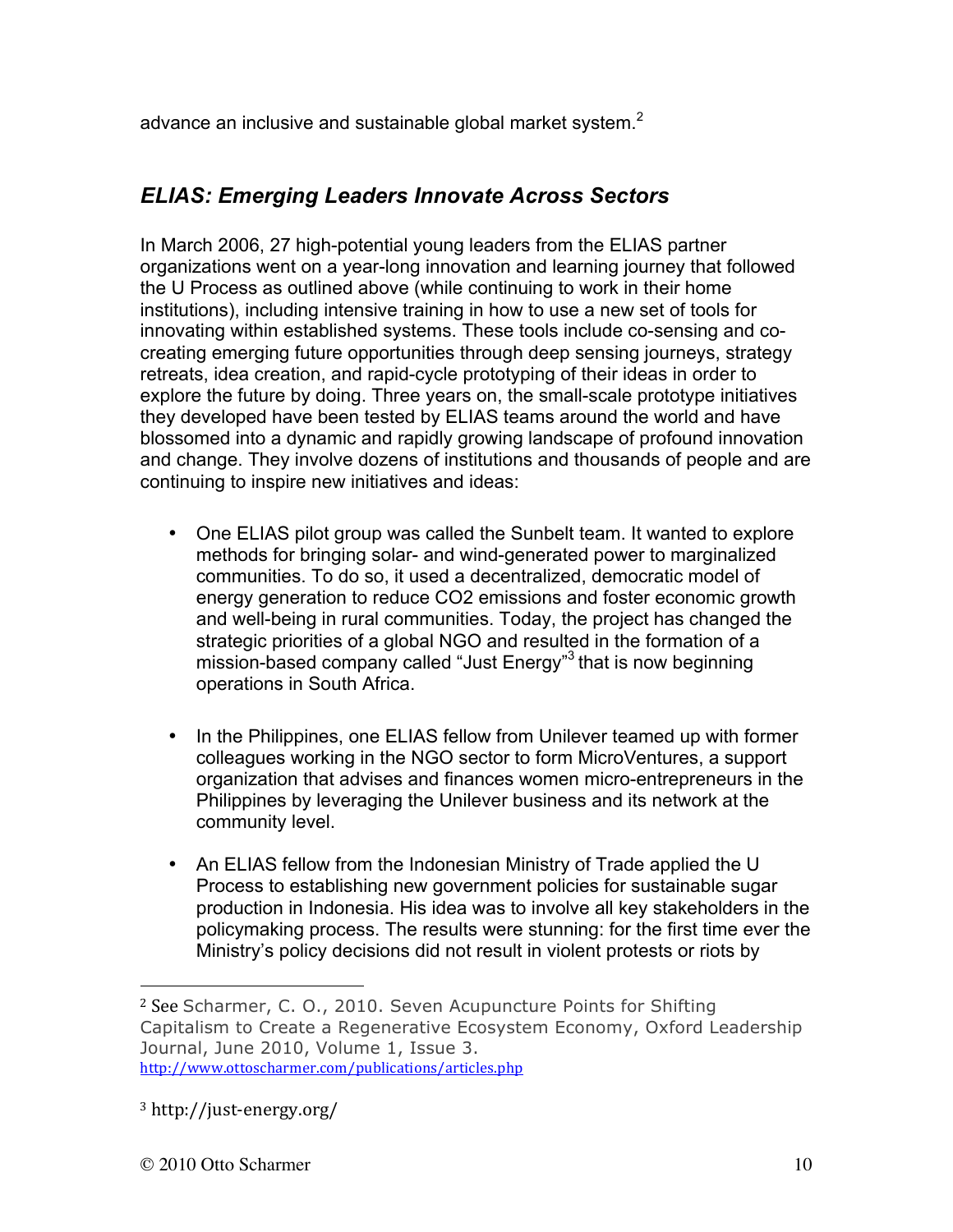farmers or other key stakeholders in the value chain. Now, the same approach is being applied to other commodities and to standards for sustainable production.

• The Indonesia-based ELIAS team created a successful country version of the ELIAS project in 2008-2009. Now in its second year, a second group of 30 leaders from all sectors, including the media and academia, are working on their prototype initiatives. They are focusing on (1) green community living, (2) social entrepreneurship, (3) corruption prevention (in a region whose regent [governor] happens to be a participant in the group), (4) *merah putih gaya gue* (Indonesian lifestyle products—making Indonesian products cool for Indonesian youth), and (5) *Pancasila regenerated* (regenerating the founding spirit of the country's constitution and adapting it to the  $21<sup>st</sup>$  century). All of these ideas are being explored through practical multistakeholder experiments.

Similar countrywide applications of the ELIAS approach are under way in several countries, including China, the Philippines, and Brazil, and in Europe.

Not only did most of the prototype projects have a much bigger impact than one would expect from a small-scale learning initiative, but the vibrant cross-sector web of inspired connections among the ELIAS fellows continues to generate new ideas and initiatives. For example:

- One group of ELIAS fellows teamed up to form a new collaborative research venture at MIT, the Green Hub. The focus of this group is to link the green retrofitting of buildings in inner cities with the achievement of social justice by involving all of the key constituencies: the building trades, marginalized youth, the mayor's office, and business owners.
- An ELIAS fellow from InWent (the capacity-building arm of the German Ministry of Development Cooperation) helped to co-create a climate change lab. Beginning in Fall 2010, the lab will work with emerging leaders from all sectors in South Africa, Indonesia, China, and Brazil for a period of at least three years.
- Three of the WWF's emerging leaders built on their ELIAS experiences to spark a multi-stakeholder project in the Southeast Asia/Pacific region. Their "Coral Triangle" involves hundreds of stakeholders in six countries in linking sustainable fishing practices with revenue-sharing and economic opportunities. The Coral Triangle project has raised more than \$100 million and is on its way to establishing collaborative innovation infrastructures that could help to improve ecosystem management in one of the largest biodiversity reserves on the planet.<sup>4</sup>

 $\overline{a}$ <sup>4</sup> http://www.worldwildlife.org/what/wherewework/coraltriangle/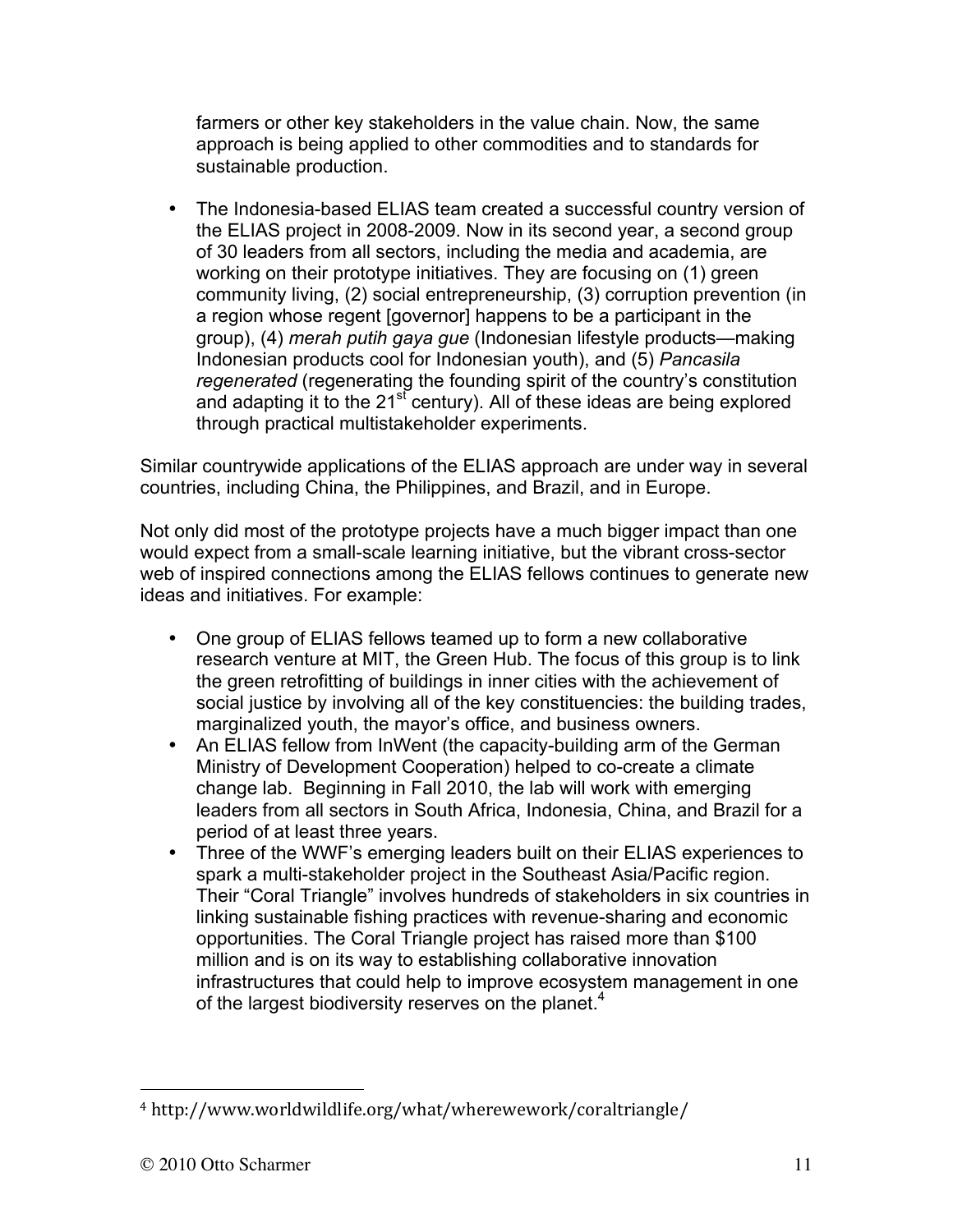#### *Maternal Health: African Health Initiative*

Another offshoot of the ELIAS innovation ecology is the African Public Health Initiative. This program combines hands-on systems innovation with focused leadership capacity building for emerging leaders inside the existing Namibian health system, including civil servants in the Ministry of Health and other government officials.<sup>5</sup>

#### *The Sustainable Food Lab*

The Sustainable Food Lab is another project that started as a U Process-based multi-sector learning journey among key stakeholder across the entire food value chain in the Americas and Europe and today has turned into a consortium of business, nonprofit, and public organizations working together to accelerate the shift toward sustainability.<sup>6</sup>

The Sustainable Food Lab focuses on facilitating progress on key issues including climate change, soil quality, poverty alleviation, and clean water—that are necessary for a healthy and sustainable food system to feed a growing world. The Sustainable Food Lab uses U Process tools like learning journeys and collaborative learning to incubate innovation at every stage along the supply chain, from producing food to distributing and selling it.

Current innovation efforts include: addressing climate change through "lowcarbon agriculture"; overcoming poverty through new approaches connecting small-scale producers to formal markets; linking distribution infrastructure to the regional food supply; and piloting sustainability metrics. The Food Lab today has more than 70 member organizations, including SYSCO, Unilever Foodsolutions, Sam's Club, Food Marketing Institute, Bolthouse Farms, the Nature Conservancy, and Sodexo.

## **In Conclusion**

 $\overline{a}$ 

Social transformation and the path to a green, regenerative, and just economy require more than just building a collective leadership capacity, as I have argued in other places.<sup>7</sup> The transformation of leadership must involve all key stakeholders in a journey of profound innovation and renewal. All of the

<sup>5</sup> http://www.synergos.org/partnerships/publichealthnamibia.htm

<sup>6</sup> http://www.sustainablefoodlab.org/

<sup>&</sup>lt;sup>7</sup> See Scharmer, C. O., 2010. Seven Acupuncture Points for Shifting Capitalism to Create a Regenerative Ecosystem Economy, Oxford Leadership Journal, June 2010, Volume 1, Issue 3. http://www.ottoscharmer.com/publications/articles.php